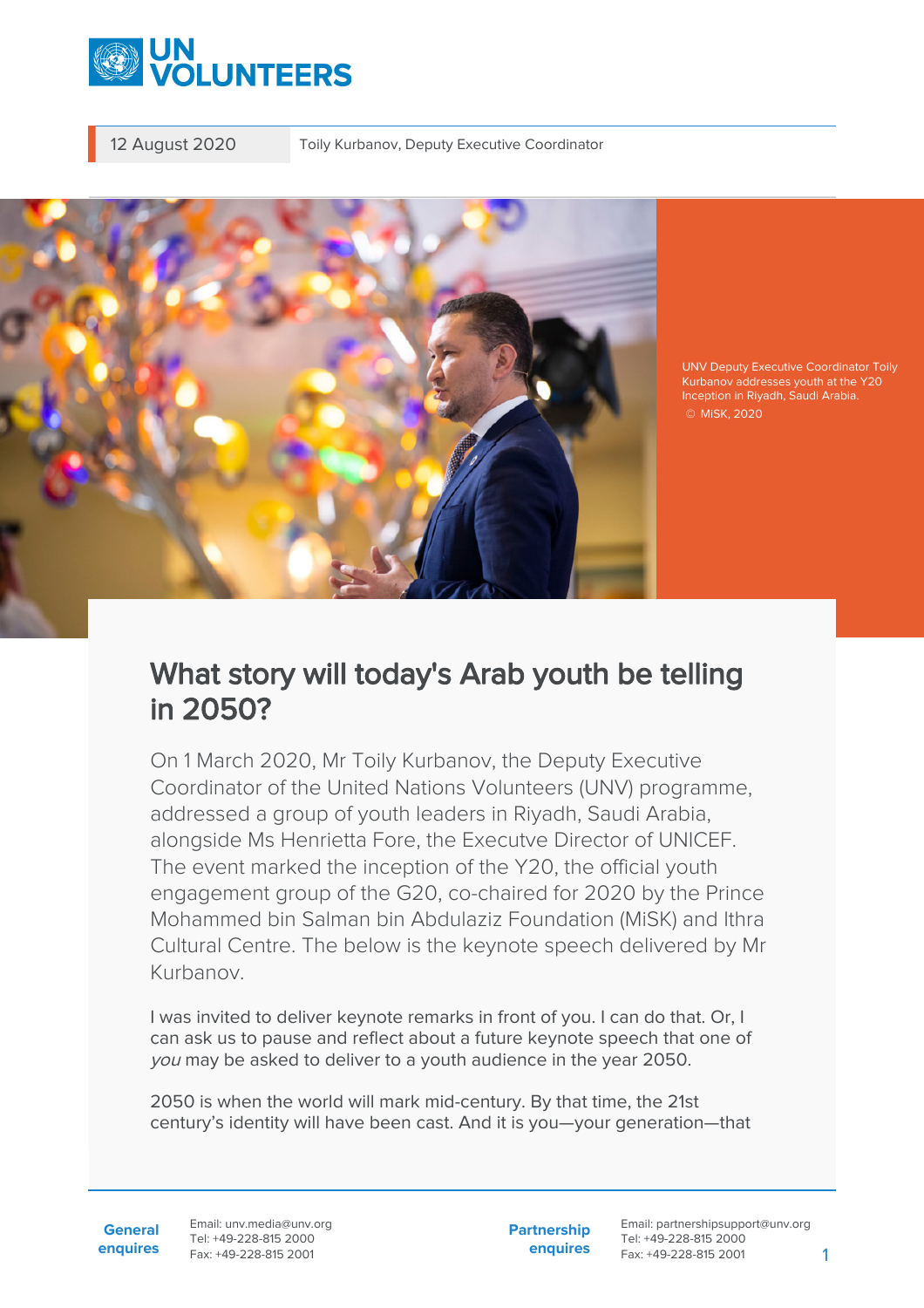

will have a major role in casting this identity.

2050 is when many of you will be in 50s and 60s, and you will be making all major decisions in the world. Some of you will be accomplished writers, others—psychiatrists, scientists, business executives. One of you may be serving as the Secretary-General of the United Nations. What will you say to the youth audience in your speech?

Perhaps you will share with them the story of how your generation eliminated global poverty. You will tell the youth of 2050 how strange it was to live in 2020 in the world where hundreds of million of people experienced hunger, while at the same time restaurants in the world's major cities were disposing tons of tiramisu leftovers every night.

Or you might share with them how it was to live at the beginning of the century when climate-induced disasters (floods, droughts) were destroying livelihoods and elevated the world's anxieties about the future. That was all before your generation took charge of the Green growth revolution and made our planet liveable.

Or you will share your generation's proud story of eliminating global pandemics. You will recall, almost in disbelief, how a spread of a virus from China was locking down cities across Europe. Your generation will have put stop on this thanks to medical breakthroughs and investing in public health systems across the globe.

Perhaps, after delivering the speech you will go on a weekend trip to Hodeida. Because, by that time, the city will have become the world's capital of modern art. As Nelson Mandela taught us many years ago: "It always seems impossible, until it's done".

Being in 50s and 60s is the age when you can reflect both backward and forward. Event today we say that 70 is the new 50. In 2050 that surely will remain the case, perhaps even more so.

Hard to say what kind of future will loom in the year 2050. Maybe in your keynote speech you will task the youth audience to go out and establish human settlements beyond the Solar system. That is a very hypothetical task, though!

More likely you might want to share with the youth an advice of how the industrial era's conception of life experience as a 3-stage process—education, employment, retirement—does not hold in postindustrial era. Even today, the switch between education and employment

**Partnership enquires**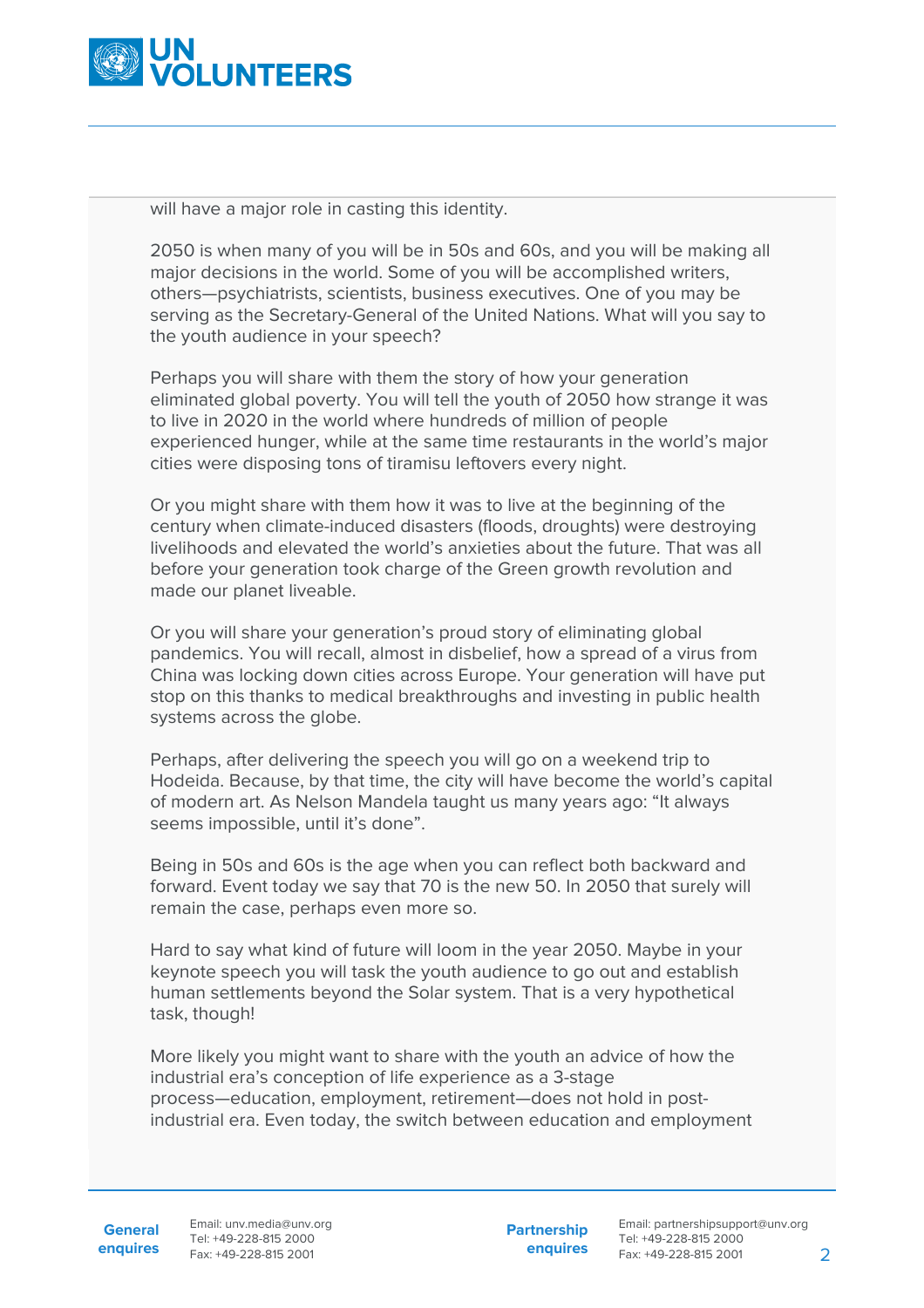

doesn't happen overnight, and retirement is no longer about retiring but about staying engaged and contributing to the societies where we live. That, and the Future of Work, might still remain relevant topics in the year 2050.

But I do hope that whatever advice you will choose to share with the youth in 2050, you will spare few minutes to stress important human values: Kindness, Care, Compassion. These values are truly universal and eternal, and will continue to carry weight in any society, at all times.

## $\blacksquare$  I do hope that whatever advice you will choose to share with the youth in 2050, you will spare few minutes to stress important human values: kindness, care, compassion.

I do hope that when discussing these values you will also reflect on the importance of volunteering. Because volunteering is where compassion meets solidarity. It is for my generation an avenue by which one can do good, while also doing well. And I hope it will remain so for your generation too.

Even now, by UNV's estimates, up to 1 billion people are engaged in one form of volunteer work or another every year. Most of this happens on an informal and part time basis (few hours a week, or a day every month).

When a natural disaster hits a community, who is the first to provide response? In large cities, where family support is weaker, who plays major role in elderly care? Who often leads social innovation? Time and again, then answer is: Volunteers.

And so in the United Nations, we are trying to create opportunities for global citizens to volunteer for development work, for humanitarian action, and for peace building. Every year UNV facilitates about 8,000 volunteer assignments in the UN system. On top of that close to 15,000 people are volunteering online to support the UN in delivering location-neutral tasks: translation, data mapping, infographics and many more.

UN Volunteers are also contributing to the work of the UN family of agencies, funds and programmes in your neighborhood. They are working

General Email: unv.media@unv.org **enquires** Fax: +49-228-815 2001 Tel: +49-228-815 2000

**Partnership enquires**

Email: partnershipsupport@unv.org Tel: +49-228-815 2000 Fax: +49-228-815 2001 3